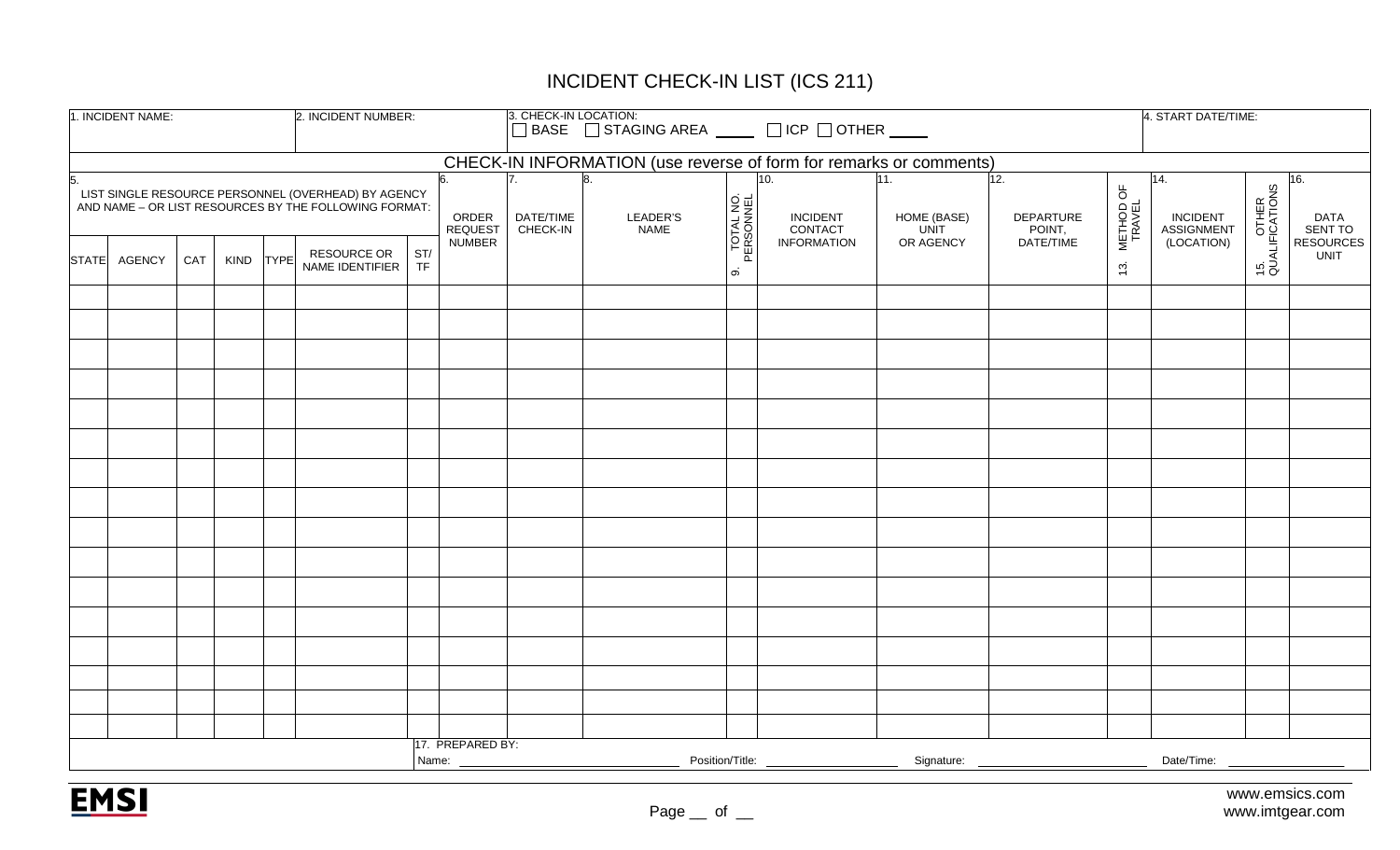## **Check-In List (ICS 211)**

**Purpose.** Personnel and equipment arriving at the incident can check in at various incident locations. Check-in consists of reporting specific information, which is recorded on the Check-In List (ICS 211). The ICS 211 serves several purposes, as it:

- (1) records arrival times at the incident of all overhead personnel and equipment,
- (2) records the initial location of personnel and equipment to facilitate subsequent assignments, and
- (3) supports demobilization by recording the home base, method of travel, etc., for resources checked in.

**Preparation.** The ICS 211 is initiated at a number of incident locations including: Staging Areas, Base, and Incident Command Post (ICP). Preparation may be completed by:

- (1) overhead at these locations, who record the information and give it to the Resources Unit as soon as possible,
- (2) the Incident Communications Center Manager located in the Communications Center, who records the information and gives it to the Resources Unit as soon as possible,
- (3) a recorder from the Resources Unit during check-in to the ICP. As an option, the ICS 211 can be printed on colored paper to match the designated Resource Status Card (ICS 219) colors. The purpose of this is to aid the process of completing a large volume of ICS 219s. The ICS 219 colors are:
	- 219-1: Header Card Gray (used only as label cards for T-Card racks)
	- 219-2: Crew/Team Card Green
	- 219-3: Engine Card Rose
	- 219-4: Helicopter Card Blue
	- 219-5: Personnel Card White
	- 219-6: Fixed-Wing Card Orange
	- 219-7: Equipment Card Yellow
	- 219-8: Miscellaneous Equipment/Task Force Card Tan
	- 219-10: Generic Card Light Purple

**Distribution.** ICS 211s, which are completed by personnel at the various check-in locations, are provided to the Resources Unit, Demobilization Unit, and Finance/Administration Section. The Resources Unit maintains a master list of all equipment and personnel that have reported to the incident.

## **Notes:**

- Also available as  $8\frac{1}{2}$  x 14 (legal size) or 11 x 17 chart.
- Use reverse side of form for remarks or comments.
- If additional pages are needed for any form page, use a blank ICS 211 and repaginate as needed.
- Contact information for sender and receiver can be added for communications purposes to confirm resource orders.